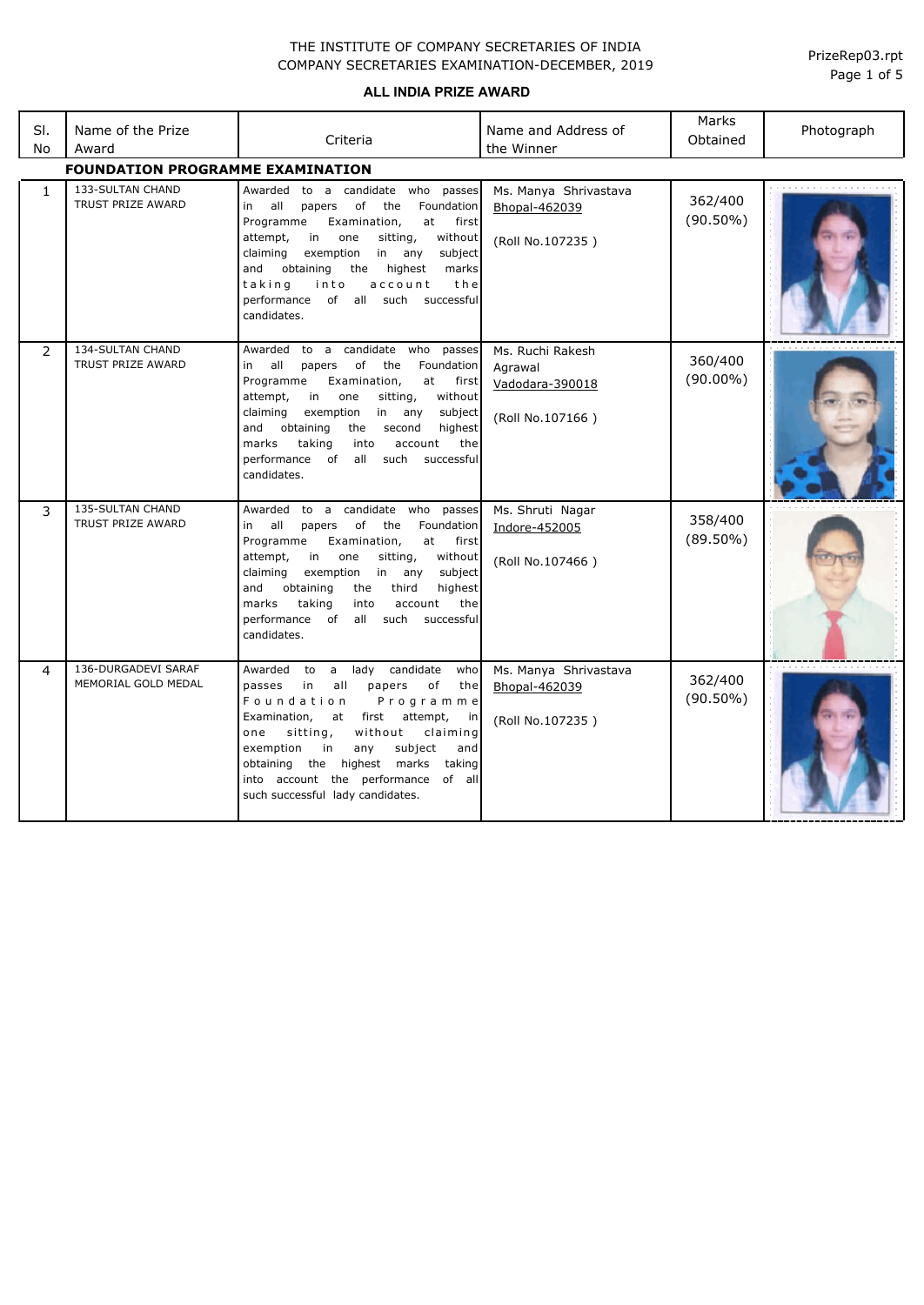**REGIONAL COUNCIL PRIZE AWARDS**

| SI.<br>No | Name of the Prize<br>Award                         | Criteria                                                                                                                                                                                                                                                                                                                                                                                                                                      | Name and Address of<br>the Winner                                           | Marks<br>Obtained      | Photograph |
|-----------|----------------------------------------------------|-----------------------------------------------------------------------------------------------------------------------------------------------------------------------------------------------------------------------------------------------------------------------------------------------------------------------------------------------------------------------------------------------------------------------------------------------|-----------------------------------------------------------------------------|------------------------|------------|
|           | <b>FOUNDATION PROGRAMME EXAMINATION</b>            |                                                                                                                                                                                                                                                                                                                                                                                                                                               | <b>EIRC</b>                                                                 |                        |            |
|           | 142-GAURA DEVI<br>KOTHARI MEMORIAL<br><b>AWARD</b> | candidate<br>Awarded<br>who passes<br>to<br>a<br>the<br>all<br>of<br>Foundation<br>papers<br>in<br>first<br>Examination,<br>at<br>Programme<br>without<br>in<br>sitting,<br>attempt,<br>one<br>claiming<br>exemption<br>subject<br>in any<br>and obtaining the<br>highest<br>marks<br>taking<br>into<br>the<br>account<br>performance<br>of all such<br>successful<br>candidates<br>from<br>examination<br>centers within the Eastern Region. | Co-winner:<br>Ms. Mamta Dalmia<br>Sambalpur-768004<br>(Roll No.101291)      | 336/400<br>(84.00%)    |            |
| 2         | 142-GAURA DEVI<br>KOTHARI MEMORIAL<br>AWARD        | Awarded<br>candidate who passes<br>to a<br>of the<br>all<br>Foundation<br>papers<br>in<br>Programme<br>Examination,<br>first<br>at<br>without<br>in<br>sitting,<br>attempt,<br>one<br>claiming<br>exemption<br>subject<br>in any<br>and obtaining the<br>highest<br>marks<br>taking<br>into<br>the<br>account<br>performance<br>all such successful<br>of<br>candidates<br>examination<br>from<br>centers within the Eastern Region.          | Co-winner:<br>Shri Mudassar Igbal<br>Park Circus-700014<br>(Roll No.100943) | 336/400<br>$(84.00\%)$ |            |

Page 2 of 5 PrizeRep03.rpt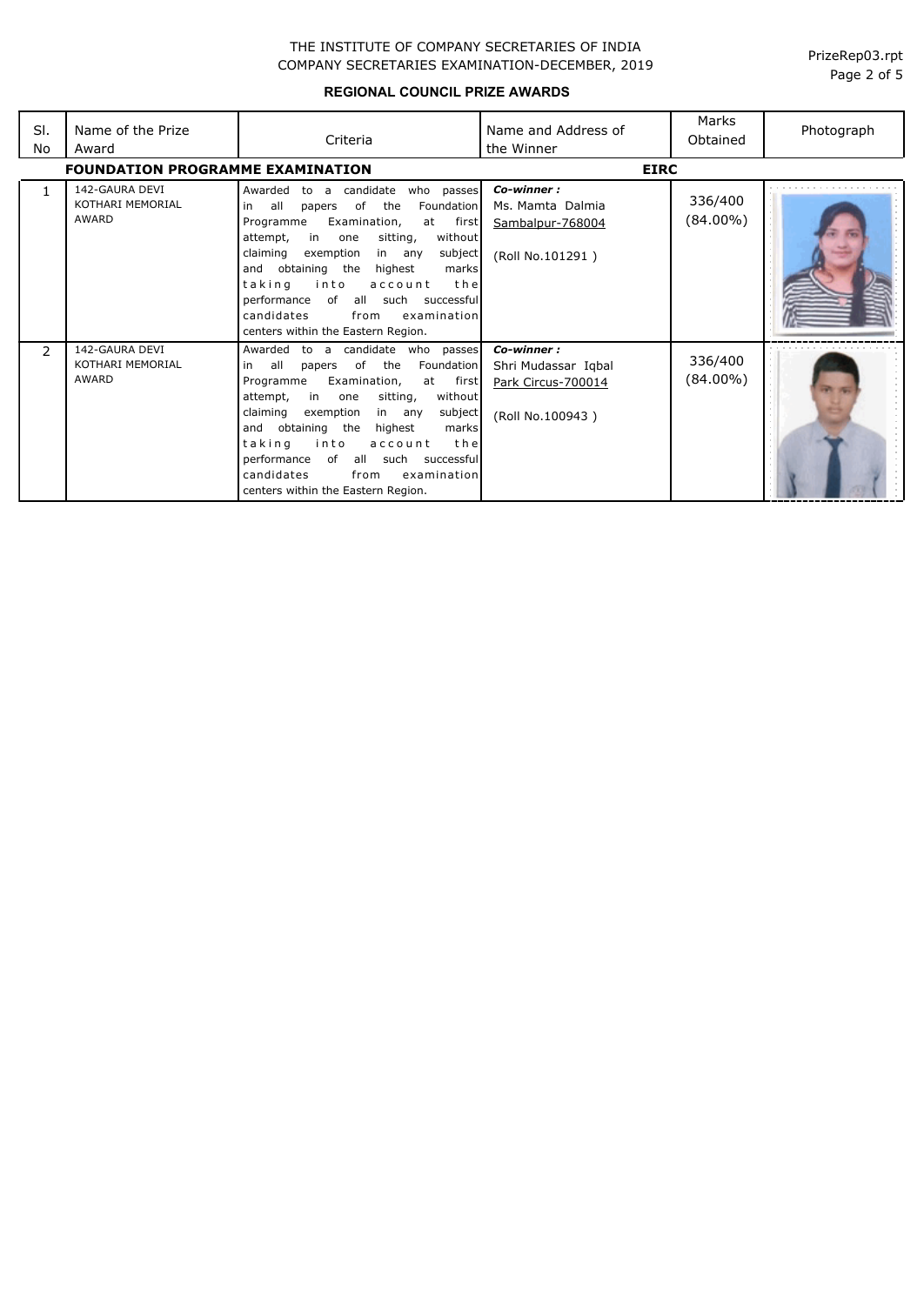Page 3 of 5 PrizeRep03.rpt

## **REGIONAL COUNCIL PRIZE AWARDS**

| SI.<br>No | Name of the Prize<br>Award                  | Criteria                                                                                                                                                                                                                                                                                                                                                                                                                       | Name and Address of<br>the Winner                          | Marks<br>Obtained   | Photograph |
|-----------|---------------------------------------------|--------------------------------------------------------------------------------------------------------------------------------------------------------------------------------------------------------------------------------------------------------------------------------------------------------------------------------------------------------------------------------------------------------------------------------|------------------------------------------------------------|---------------------|------------|
|           | <b>FOUNDATION PROGRAMME EXAMINATION</b>     |                                                                                                                                                                                                                                                                                                                                                                                                                                | <b>WIRC</b>                                                |                     |            |
| 3         | 176-ELVINA PINTO<br>MEMORIAL PRIZE<br>AWARD | candidate<br>Awarded<br>who passes<br>to<br>a<br>all<br>of the<br>Foundation  <br>in<br>papers<br>Examination,<br>at first<br>Programme<br>without<br>in one<br>sitting,<br>attempt,<br>exemption in any<br>subject<br>claiming<br>highest<br>and obtaining the<br>marks<br>thel<br>taking<br>into<br>account<br>performance of all such successful<br>candidates<br>from<br>examination<br>centres within the Western Region. | Ms. Manya Shrivastava<br>Bhopal-462039<br>(Roll No.107235) | 362/400<br>(90.50%) |            |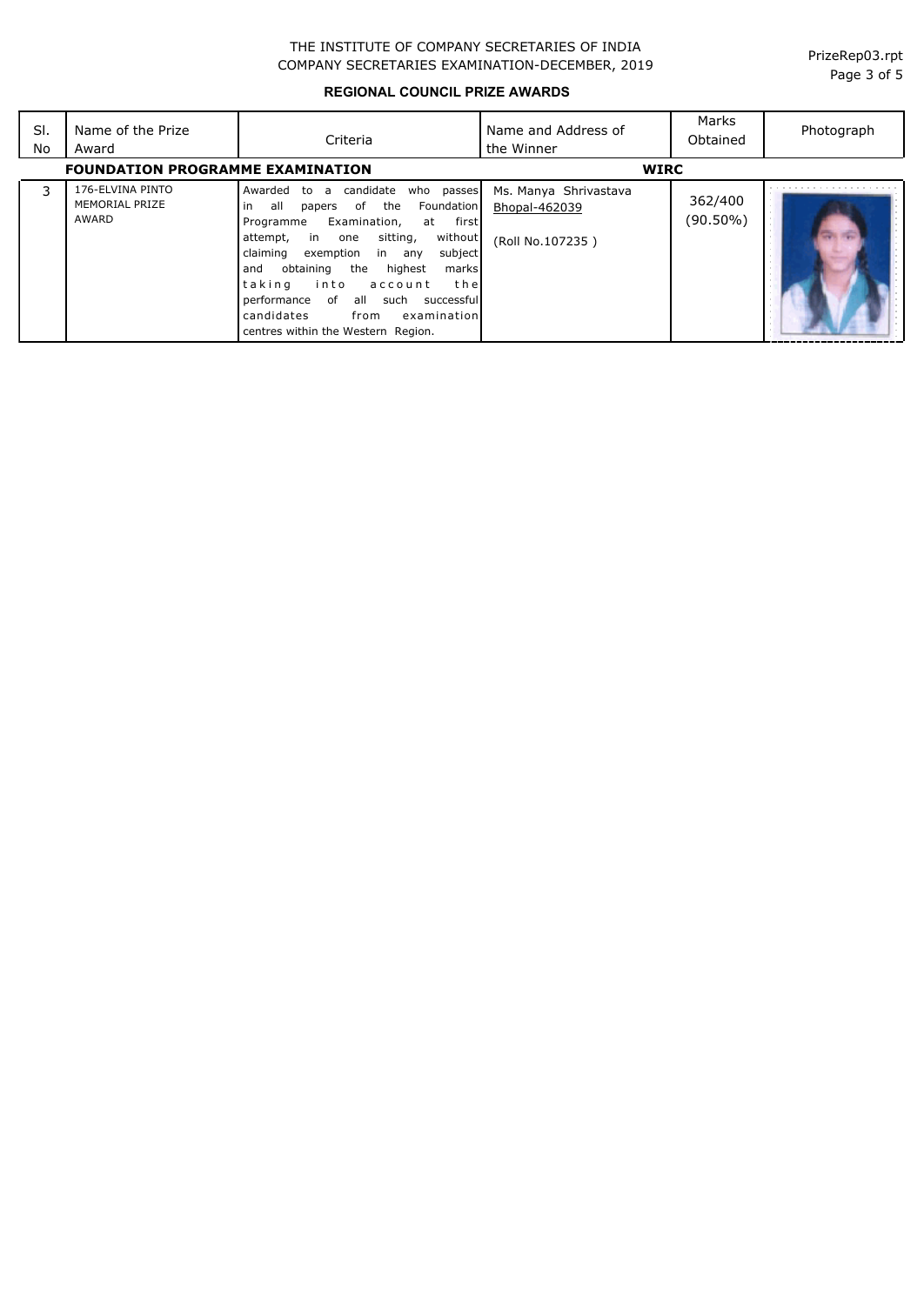**CHAPTER PRIZE AWARDS**

| SI.<br>No                               | Name of the Prize<br>Award                                                | Criteria                                                                                                                                                                                                                                                                                                                                                                                    | Name and Address of<br>the Winner                           | Marks<br>Obtained      | Photograph       |
|-----------------------------------------|---------------------------------------------------------------------------|---------------------------------------------------------------------------------------------------------------------------------------------------------------------------------------------------------------------------------------------------------------------------------------------------------------------------------------------------------------------------------------------|-------------------------------------------------------------|------------------------|------------------|
| <b>FOUNDATION PROGRAMME EXAMINATION</b> |                                                                           |                                                                                                                                                                                                                                                                                                                                                                                             |                                                             |                        | <b>BENGALURU</b> |
|                                         | 158-LATE SHRI G. V.<br>SETTY AND LATE SMT.<br>KUSUMAMBA MEMORIAL<br>AWARD | candidate<br>who passes<br>Awarded to<br>a<br>l in<br>of<br>the<br>Foundation<br>all<br>papers<br>first<br>Examination,<br>Programme<br>at<br>without<br>sitting,<br>attempt, in one<br>claiming<br>exemption in any<br>subject<br>obtaining the<br>highest<br>marks<br>and<br>ltaking<br>into<br>the<br>account<br>performance of all such successful<br>candidates from Bangaluru centre. | Shri Akash M Angadi<br>Bangalore-560019<br>(Roll No.104999) | 328/400<br>$(82.00\%)$ | <b>Sept.</b>     |

Page 4 of 5 PrizeRep03.rpt